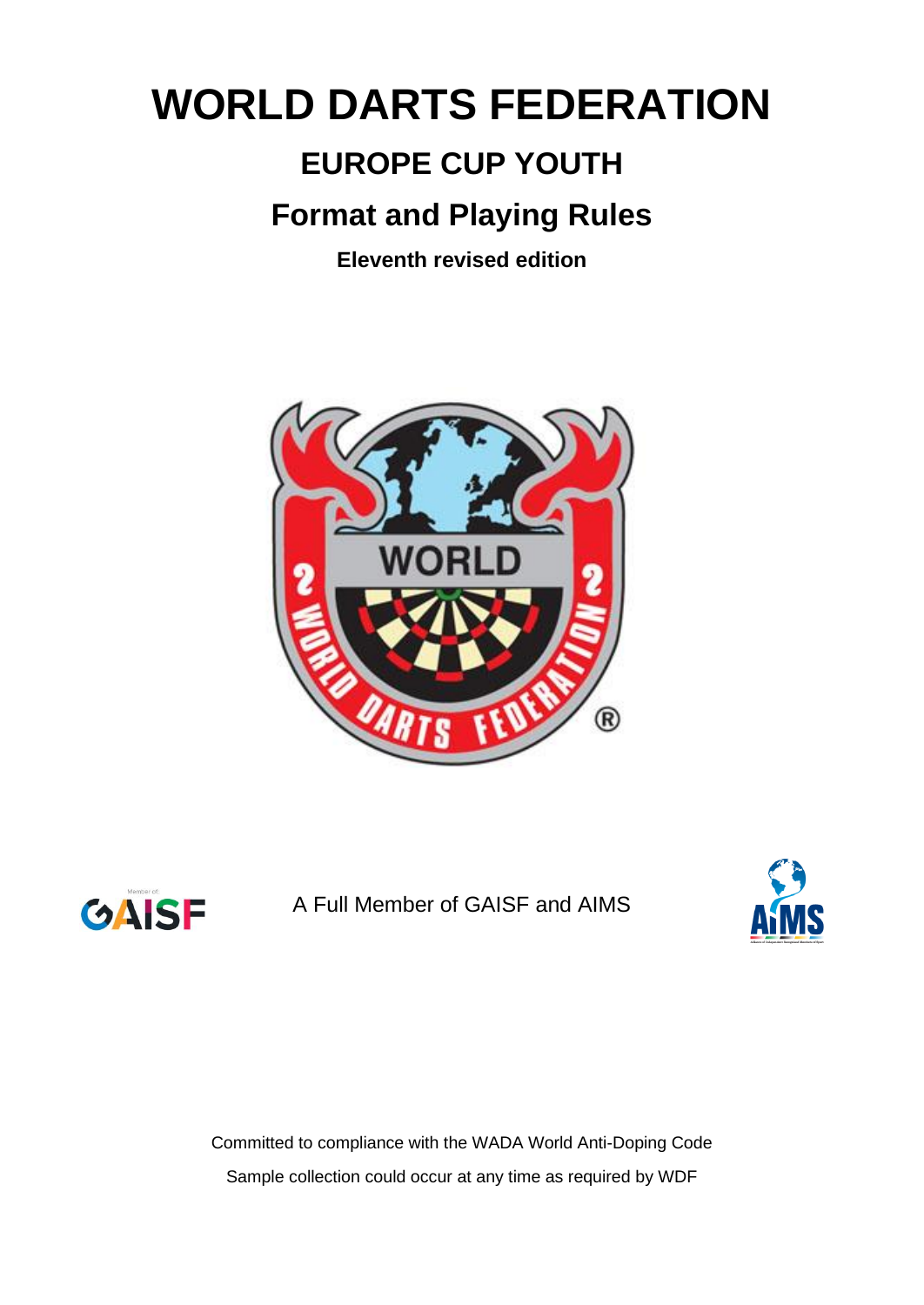| <b>CONTENTS</b>   | <b>PAGE</b>                            |                |
|-------------------|----------------------------------------|----------------|
| <b>DEFINITION</b> |                                        | 3              |
| <b>RULES</b>      |                                        | $\overline{4}$ |
| 1.                | <b>GENERAL</b>                         | $\overline{4}$ |
| 2.                | PLAYER SELECTION, ELIGIBILITY AND AGE  | 5              |
| 3.                | <b>COMPOSITION</b>                     | 5              |
| 4.                | THE GIRLS' CHAMPIONSHIP FORMAT SEEDING | 6              |
| 5.                | THE BOYS' CHAMPIONSHIP FORMAT          | $\,6$          |
| 6.                | <b>SEEDING</b>                         | 6              |
| 7.                | <b>DRAW</b>                            | $\overline{5}$ |
| 8.                | PLAYING SCHEDULE                       | 6              |
| 9.                | <b>DARTBOARDS</b>                      | 6              |
| 10.               | <b>THROWING ORDER</b>                  | $\overline{7}$ |
| 11.               | PRACTICE DARTS                         | $\overline{7}$ |
| 12.               | <b>SCORING</b>                         | $\overline{7}$ |
| 13.               | REPLACEMENTS DUE TO ABSENTEEISM        | $\overline{7}$ |
| 14.               | SUBSTITUTION DURING MATCH-PLAY         | 8              |
| 15.               | <b>MATCH TIE-BREAK RULE</b>            | 8              |
| 16.               | ROUND ROBIN GROUP QUALIFICATION        | 8              |
| 17.               | CHAMPIONSHIP POINTS ALOCATION          | 10             |
| 18.               | <b>ADVERTISING</b>                     | 11             |
| 19.               | <b>PLAYING ATTIRE</b>                  | 11             |
| 20.               | <b>TEAM MANAGERS MEETINGS</b>          | 11             |
|                   | AMENDMENTS AND ADDITIONS               | 12             |
|                   | <b>REVISION NOTES</b>                  | 12             |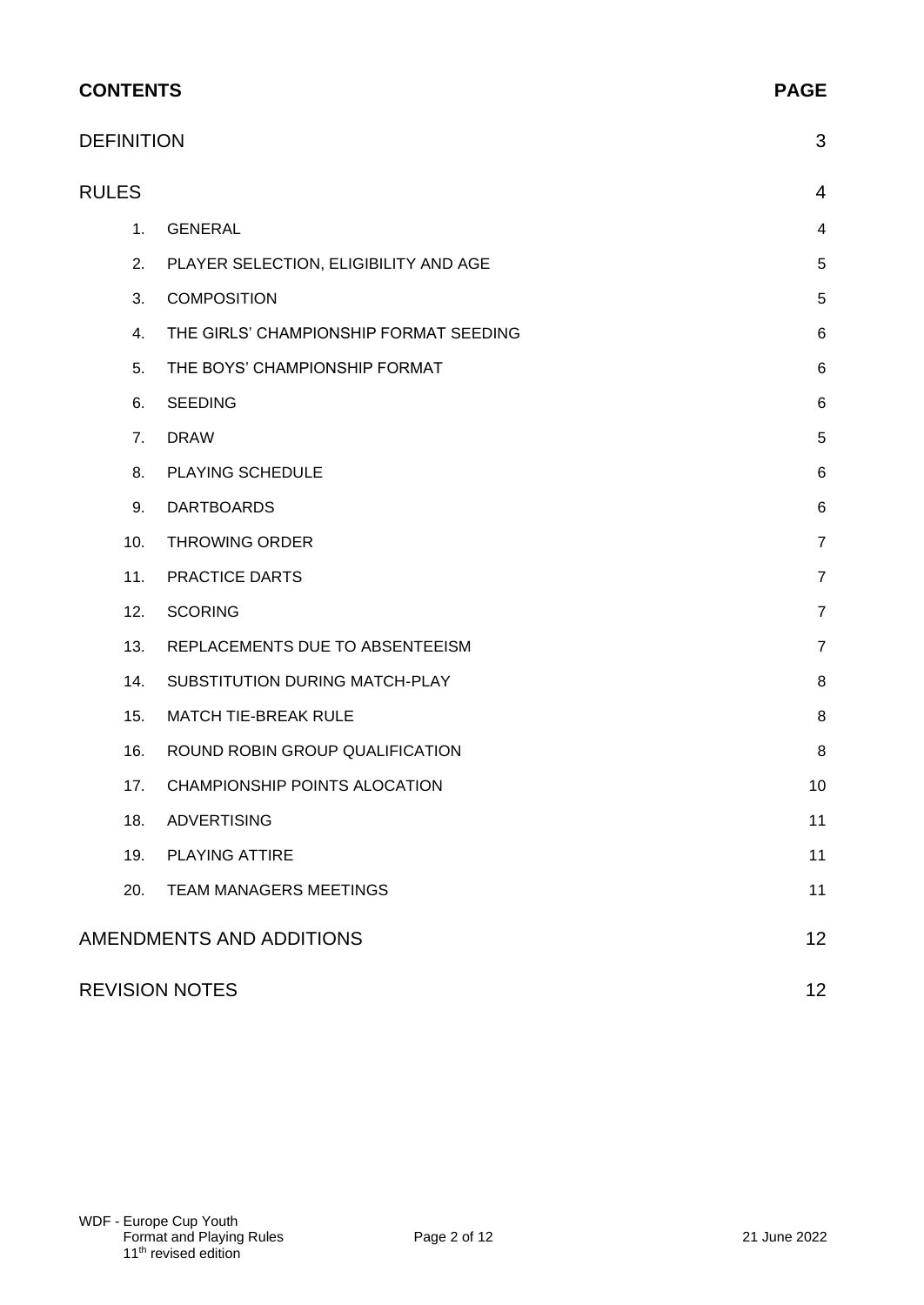# **DEFINITION**

- **WDF** Shall mean the World Darts Federation, or the Executive of the World Darts Federation, the governing body for the Sport of Darts throughout the World.
- **Organisers** Shall mean the World Darts Federation, its Executive, or a darts body or it's appointed organisers to carry out functions in relation to a darts tournament.
- **Player** Shall include the singular and plural, teams as well as individuals, males and females.
- **Referee** Shall mean the person appointed to take charge of match play at a matchboard, or on stage. A Referee may also act as a Marker, or Caller for the match.
- **Marker** Shall mean the person appointed to mark the scores made and the scores remaining on the scoreboard. Except for staged match play, the Marker may act as the Caller for the match.
- **Match** Shall mean the total play between two players; sometimes referred to as a 'game'. A match may be divided into sets.
- **Leg** Shall mean the minimum element of a match in which there is a full round of play with a winner and a loser. A leg shall constitute a match when the match is not divided into legs or sets. The number of legs in a set or match must be odd.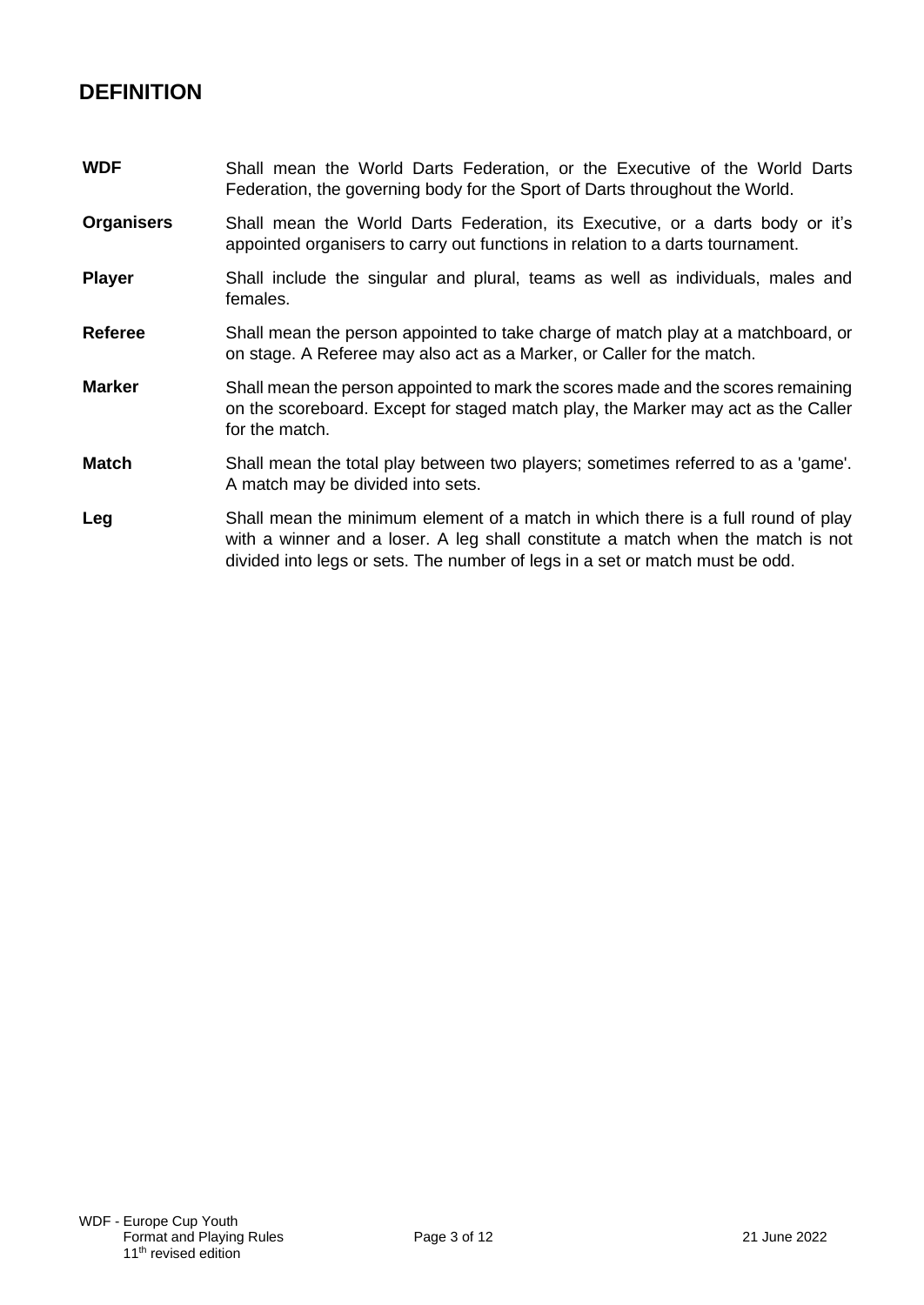# **RULES**

#### **1. GENERAL**

1.01 The WDF Europe Cup Youth shall be arranged during the summer period when most schools are closed for annual holidays. The Europe Cup Youth shall be played over three (3) consecutive days.

Details for the Official Opening Ceremony and Team Managers Meeting shall be detailed in the official invitation.

1.02 The official invitation shall be submitted by the Tournament Hosts to the WDF Tournament Director at least four (4) months before the scheduled date of the Cup. On approval, the WDF Tournament Director shall circulate the documents to all WDF European members. The documents will also be placed in the Members Login area of the WDF website. The closing date for entries will be shown on the entry form and must be strictly adhered to. All entry forms, player biographies, and accommodation reservations must be in the hands of the host organisers by the specified closing date.

A copy of the Team Entry Form must be sent to the WDF Tournament Director.

1.03 All rooms used for match-play shall be completely non-smoking areas. Any player found to be in breach of the non-smoking rule will be disqualified immediately and all results relating to that player will be removed.

Officials and spectators found to be in breach of this rule will be ordered to leave the playing venue.

1.04 No alcoholic beverages shall be sold to or consumed by any person in the playing venue.

Officials and spectators found to be in breach of this rule will be ordered to leave the playing venue.

No alcoholic beverages shall be consumed by any player at any time or at any place during the WDF Europe Cup Youth.

Any player found to be in breach of this rule will be disqualified immediately and all results relating to that player will be removed.

It is the responsibility of the Team Manager to look after the players in their charge for the entire duration of the Cup.

The "host" organisers are required to conduct random alcohol tests throughout the Cup.

Any player submitting a positive alcohol test will be disqualified immediately and all results relating to that player will be removed.

1.05 The [WDF Playing and Tournament Rules](https://www.dartswdf.com/rules/) shall apply in all matters that are not explicitly mentioned in these rules.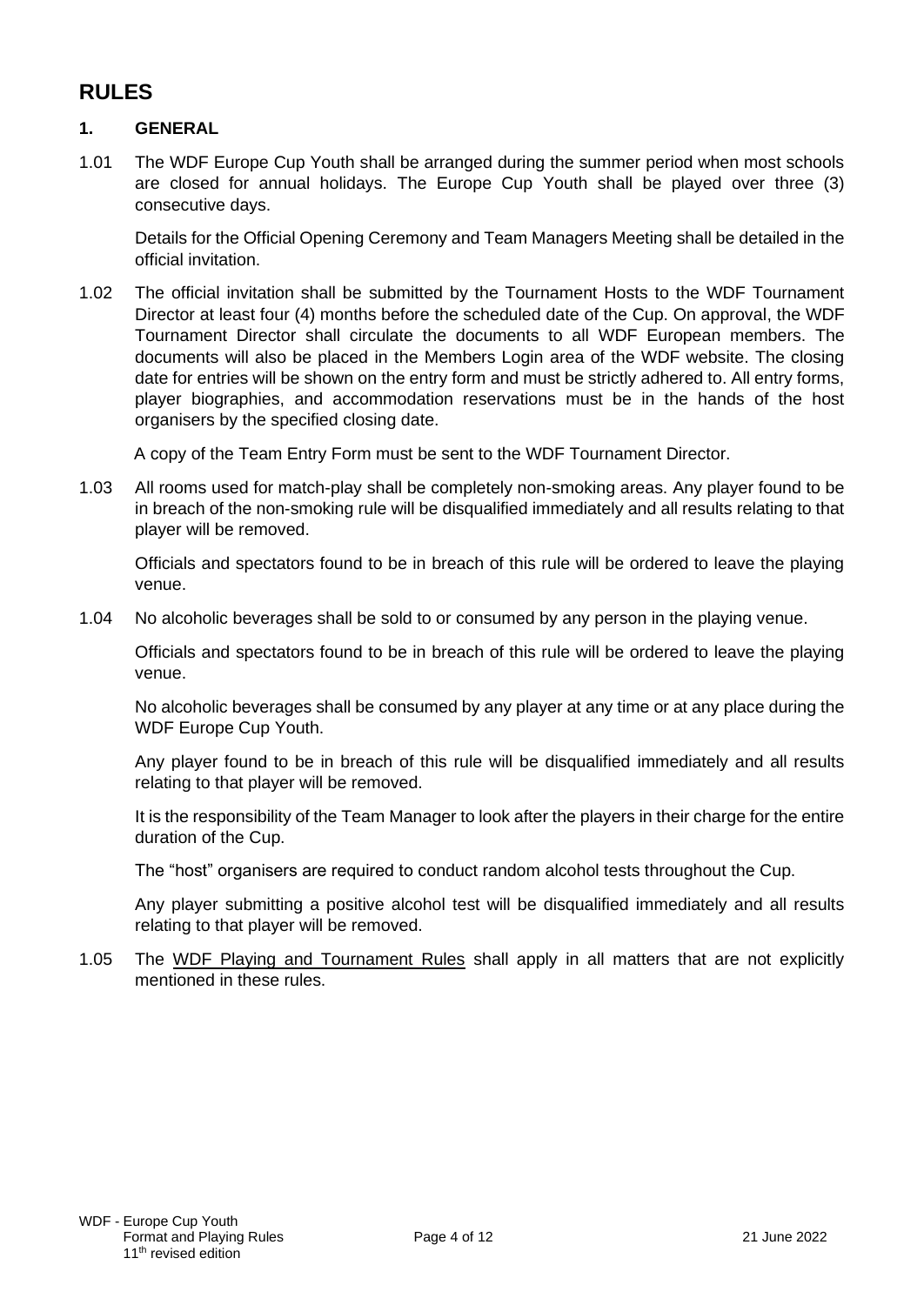#### **2. PLAYER SELECTION, ELIGIBILITY AND AGE**

- 2.01 All players must be eligible to play for their country and shall be selected by the respective Full Member European Darts Body for that country, by any such method that they themselves determine.
- 2.02 Only players who have not reached their eighteenth (18) birthday on the final day of the WDF Europe Cup Youth shall be eligible to play.
- 2.03 It is permissible for youth players to participate in both the Europe Cup Youth and the Europe Cup Senior events in the same year.

#### **3. COMPOSITION**

- 3.01 The WDF Europe Cup Youth shall consist of two separate Championships:
	- 1. The Girls' Europe Cup Youth
	- 2. The Boys' Europe Cup Youth
- 3.02 Each European WDF member country may enter one girls team consisting of two (2) players and one boys team consisting of four (4) players.

A country may choose to enter only one team (either girls or boys) should they wish to do so.

#### **4. THE GIRLS' CHAMPIONSHIP FORMAT**

4.01 The Girls' Europe Cup Youth shall consist of two events:

Girls' Singles and Girls' Pairs.

All games shall be played as 501 up, straight start and double to finish.

- 4.02 Both events shall consist of Round Robin preliminary groups followed by a Knockout format for the qualifiers from the Round Robin Groups. The number of groups will be decided by the WDF Tournament Director based on the number of entries received.
- 4.03 The following playing format shall apply to both events:
	- (a) All Round Robin games shall be best of five (5) legs
	- (b) Knockout Girl Singles matches shall be best of five (5) legs up to and including the quarterfinals. Semi-Finals shall be best of seven (7) legs. The final shall be best of nine (9) legs.
	- (c) Knockout Girl Pairs matches shall be best of five (5) legs up to and including the semifinals. The final shall be best of seven (7) legs.
- 4.04 The Tie-Break rule shall apply in all Round Robin and Knockout matches

All Tie-Break Legs will be decided by a throw for the Bull (see Section 15).

#### **5. THE BOYS' CHAMPIONSHIP FORMAT**

5.01 The Boys' Europe Cup Youth shall consist of three events:

Boys' Singles, Boys' Pairs, and Boys' Four Person Team.

All games shall be played as 501 up, straight start and double to finish.

5.02 All events shall consist of Round Robin preliminary groups followed by a Knockout format for the qualifiers from the Round Robin Groups. The number of groups will be decided by the WDF Tournament Director based on the number of entries received.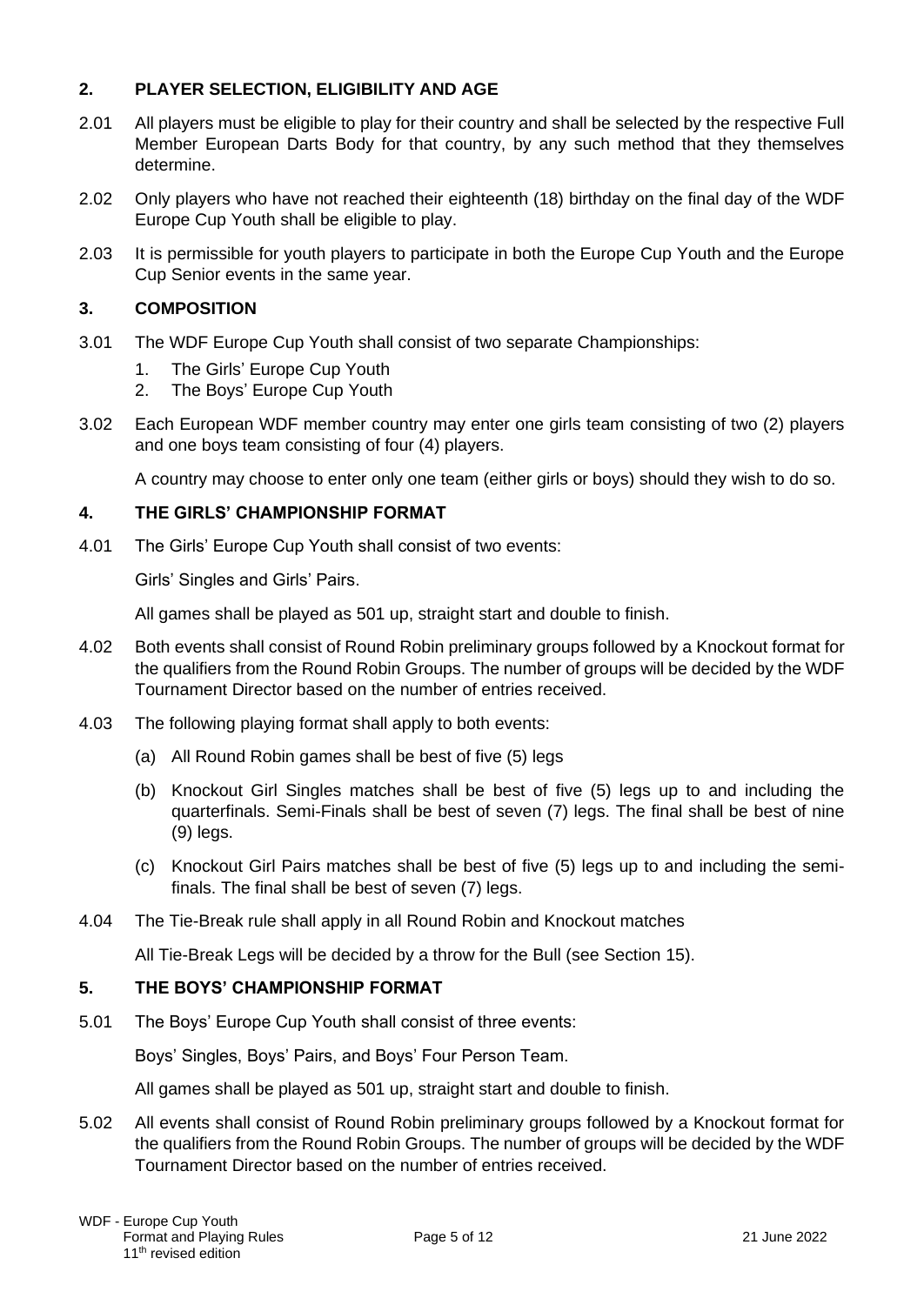- 5.03 The following playing format shall apply to all three events:
	- (a) All Round Robin games shall be best of five (5) legs.
	- (b) Knockout Boys Singles matches shall be best of seven (7) legs up to and including the quarterfinals. Semi-Finals shall be best of nine (9) legs. The final shall be best of eleven (11) legs.
	- (c) Knockout Boys Pairs matches shall be best of seven (7) legs up to and including the semifinals. The final shall be best of nine (9) legs.
- 5.04 The Tie-Break rule shall apply in all Round Robin and Knockout matches

All Tie-Break Legs will be decided by a throw for the Bull (see Section 15).

5.05 The following format shall apply to all Four Person Team matches:

Best of 17 Legs, 501 up, straight start and double to finish. All matches will be concluded when one team has won nine Legs.

#### **Order of Play**:

| -ea | <b>Team A</b><br>Player | <b>Team B</b><br>Player | -eg l | <b>Team A</b><br>Player | <b>Team B</b><br>Player |
|-----|-------------------------|-------------------------|-------|-------------------------|-------------------------|
|     |                         |                         |       |                         |                         |
|     |                         |                         |       |                         |                         |
|     |                         |                         |       |                         |                         |
|     |                         |                         |       |                         |                         |
|     |                         |                         |       |                         |                         |
|     |                         |                         |       |                         |                         |
|     |                         |                         |       |                         |                         |
|     |                         |                         |       |                         |                         |

Should the score reach 8-8, Team Managers will nominate one player from their team to play the Tie-Break Leg.

All Tie-Break Legs will be decided by a throw for the Bull. (See Section 15).

#### **6. SEEDING**

6.01 There shall be no seeding in the WDF Europe Cup Youth.

#### **7. DRAW**

- 7.01 The draw for the WDF Europe Cup Youth is the responsibility of the WDF Executive and shall be conducted by the person/persons authorised by the WDF Executive only.
- 7.02 No unauthorised person shall conduct or change any part of a WDF Europe Cup Youth draw.
- 7.03 The Round Robin group draw shall ensure that subject to players/pairs/teams winning their Round Robin group, they shall only meet players/pairs/teams from the same country as late as is possible in the knockout stages of the tournament.

#### **8. PLAYING SCHEDULE**

The Playing Schedule will be finalised by the WDF Executive based on the number of entries**.**

#### **9. DARTBOARDS**

A sufficient number of match boards will be provided so as to meet the requirements of the tournament. A minimum of four (4), practice boards will be provided for use by players partaking in the tournament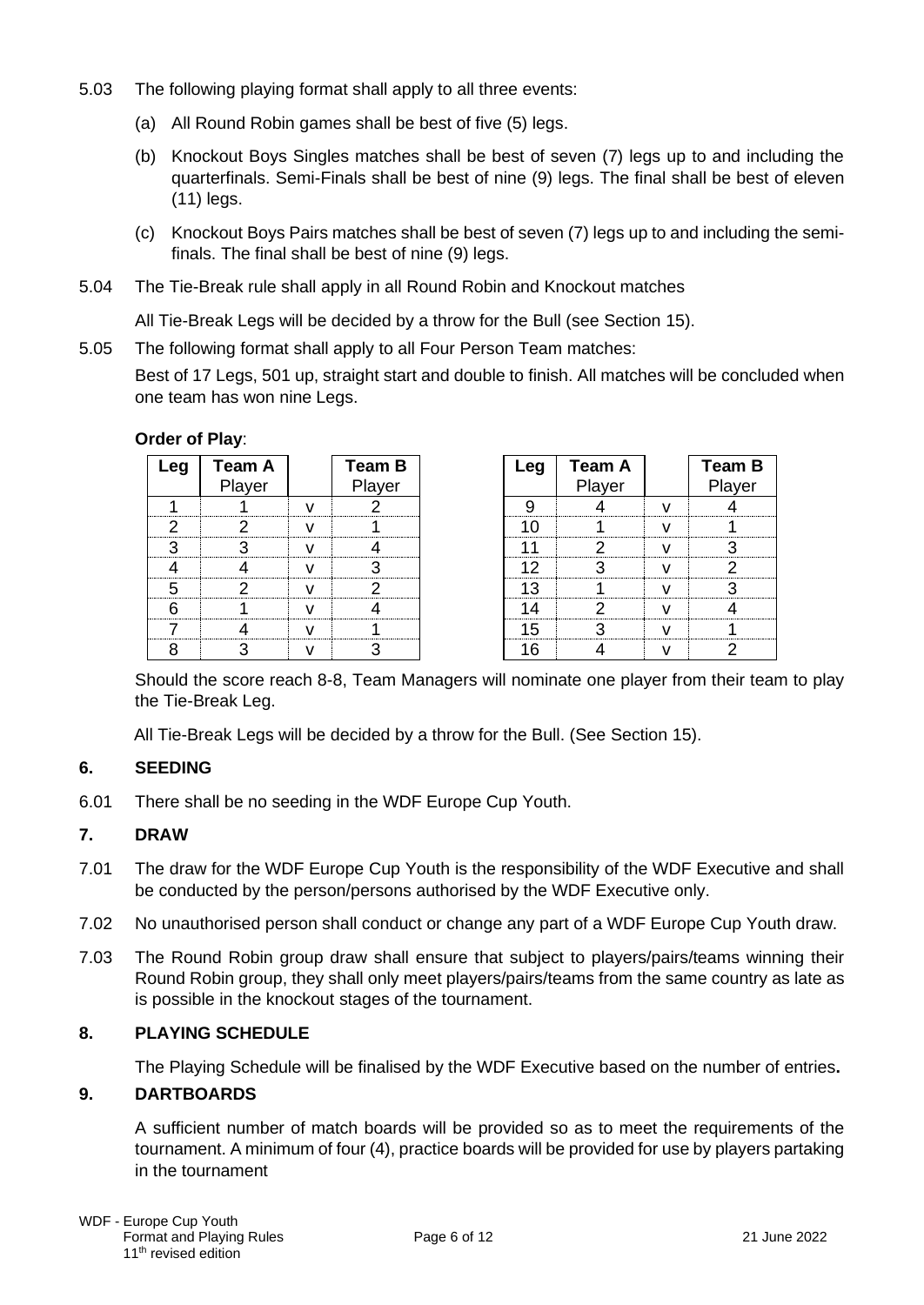#### **10. THROWING ORDER**

- 10.01 In Pairs and Team events countries shall designate the order of throw of the players prior to the tournament commencing. The order of throw shall remain unchanged during the entirety of these events.
- 10.02 The designated Board Official will arrive at the matchboard in good time before the start of a match with the Match Sheet. The Match Sheet will contain the names of the players who shall play in the match, their country, the board number and the scheduled starting time of the match.
- 10.03 The Match Sheet will also indicate the order of play and the throwing order. The Match Sheet will also clearly indicate which Player, Pair or Team shall start the match.

It is the Team Managers responsibility to verify that the printed Match Sheets have been correctly produced prior to starting the match in question.

- 10.04 The Player, Pair or Team designated on the Match Sheet will throw first in the first leg and alternate legs thereafter.
- 10.05 If it is discovered that a player has thrown out of order the leg shall be stopped immediately and replayed using the correct throwing order. The player(s) concerned shall receive a warning. If the leg has been completed and a subsequent leg has already started, the result of the played leg shall stand. Should the same player, or another player from that Pair or Team throw out of order in a subsequent leg of the same match that leg will be forfeited.

#### **11. PRACTICE DARTS**

11.01 Each player is entitled to six (6), practice darts at the assigned matchboard prior to the match. No other practice darts may be thrown during the match without the permission of the match referee.

The only exception to this rule occurs in the Four Person Team event when players are scheduled to play in legs five (5) to sixteen (16) inclusive, when each player shall only be entitled to three (3) practice darts prior to throwing in those legs.

#### **12. SCORING**

12.01 The scoring during match play must show the points scored and the points left for each player/team:

| <b>Player A</b>                      | <b>Player B</b> |         |  |
|--------------------------------------|-----------------|---------|--|
|                                      |                 |         |  |
|                                      |                 |         |  |
| ገፍ                                   |                 | 276<br> |  |
| PG 1<br>                             |                 | 21 R    |  |
| <br>.<br>,,,,,,,,,,,,,,,,,,,,,,,,,,, |                 |         |  |
| <b>BELLET LESSEN</b>                 | .               | .       |  |
|                                      |                 |         |  |

#### **13. REPLACEMENTS DUE TO ABSENTEEISM**

Players who are unable to attend the Europe Cup may be replaced. Replacements will be permitted until 30 minutes before the scheduled start time on Day One of the tournament.

Countries wishing to make replacements must inform the WDF Executive as soon as possible providing the names of the absent player and the name of the substitute.

Pairs and Team line-ups throwing order may not be changed as a result of a replacement.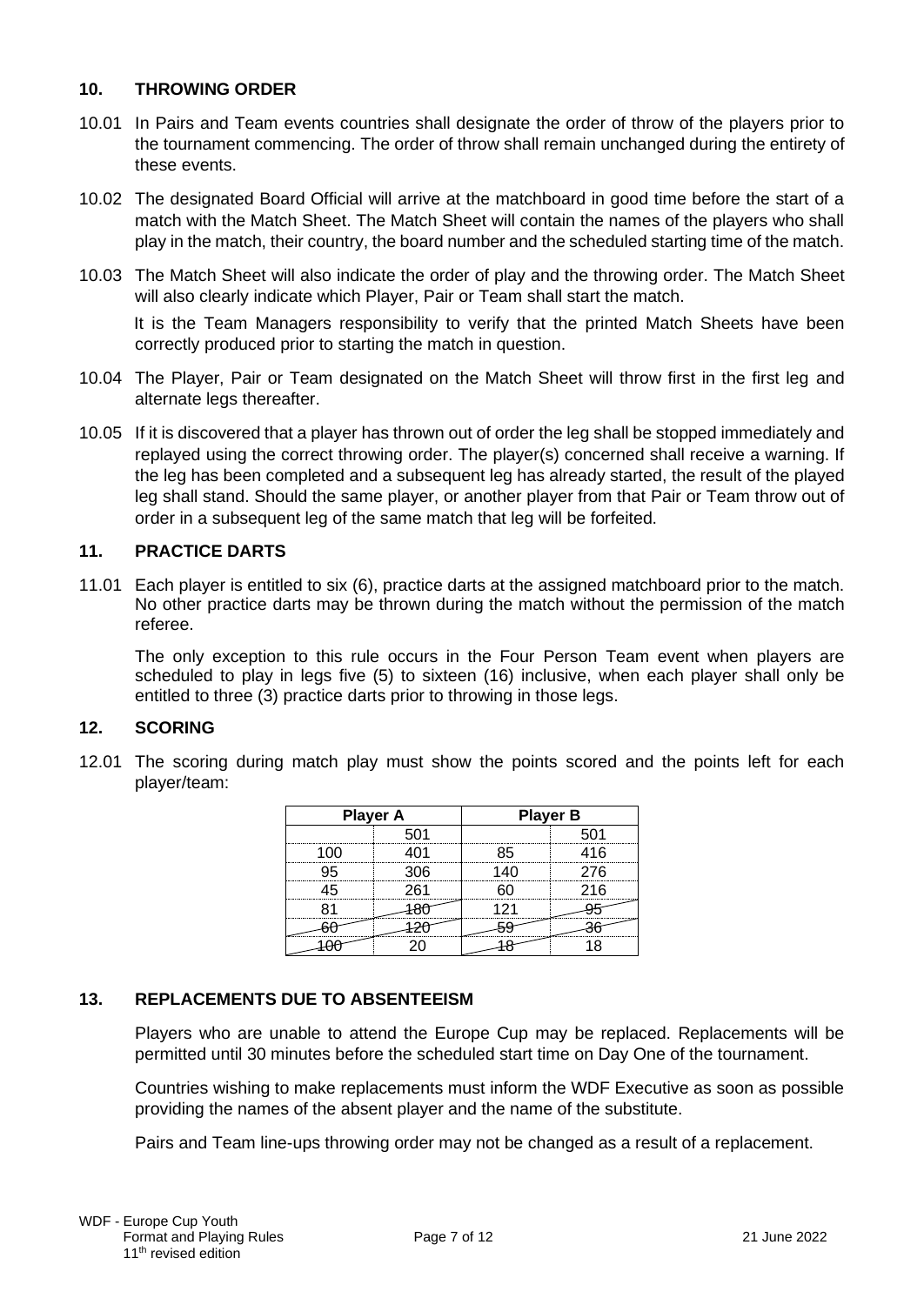#### **14. SUBSTITUTION DURING MATCH-PLAY**

14.01 in the Pairs and Team events a player may be substituted if unable to continue for a "bona-fide" reason. In such cases one substitute will be permitted. A substitution can only be made before the start of a match and only by an individual who has not already played in the current Europe Cup Youth. Should the substituted player become fit to resume play at a later stage of the event that player shall be reinstated.

#### **15. MATCH TIE-BREAK RULE**

- 15.01 In all matches where a tie-break leg is played, the following procedures shall be followed.
	- (a) In Singles matches the player who started the match shall throw first for the bull.
	- (b) In Pairs matches the first player named on the Match Sheet shall throw first for the bull. Only the first player named on the Match Sheet shall partake in throwing for the bull.
	- (c) In Team matches a nominated player from each team shall throw for the bull. The player nominated from the team which started the match, shall throw first for the bull.

All darts thrown at the Bull count.

Any dart which enters the Bull or "25" sector shall be removed before the opposing player throws. In the event of equal darts, the throw shall be retaken, in the reverse order, until a decision is reached. Any dart which does not remain in the board shall be thrown again immediately and before the opponent takes their throw.

The player throwing second can ask for the first player's dart to be straightened. Straightening must be conducted by the Marker or a Floor Manager. The Marker or Floor Manager places their finger underneath the thrown dart, removes the dart and replaces the dart in the same place but horizontally.

#### **16. ROUND-ROBIN GROUP QUALIFICATION**

- 16.01 One (1) "Round Robin Group Point" will be allocated for every match won during Round-Robin Match-play. These points will only be used to determine finishing positions in the Round Robin Group stages and will not count towards a country's Europe Cup Youth Championship overall points total, (see Section 17)
- 16.02 In the instance of players/pairs/teams being 'tied' with equal points following the conclusion of all Round-Robin Group matches, the comparison of 'legs difference' will be used to resolve a tie.
- 16.03 If players/pairs/teams remain 'tied' after a comparison of 'legs difference' has been made, then the result of the actual match between the two (2) players/pairs/teams in the Round-Robin Match-play shall be used to resolve the tie.
- 16.04 If three (3) or more players, pairs or teams are tied on the same number of points, leg difference will be used to determine the higher placed team.
- 16.05 Should leg difference be equal, points and then leg difference in the results between the tied players, pairs or teams (excluding other players, pairs or teams in the group), will be used to determine the higher placed player, pair or team.
- 16.06 Where players, pairs or teams cannot be separated, one tie-break leg will be played
	- (a) For Team Events, the Team Managers will select a player to play the tie-break leg
	- (b) All players or pairs shall play on one board.
	- (c) The throwing order shall be established by throwing for the bull.
		- Lots will be drawn to decide the order of the throw for the bull.
	- (d) The winner of the tie-break leg shall qualify from the group.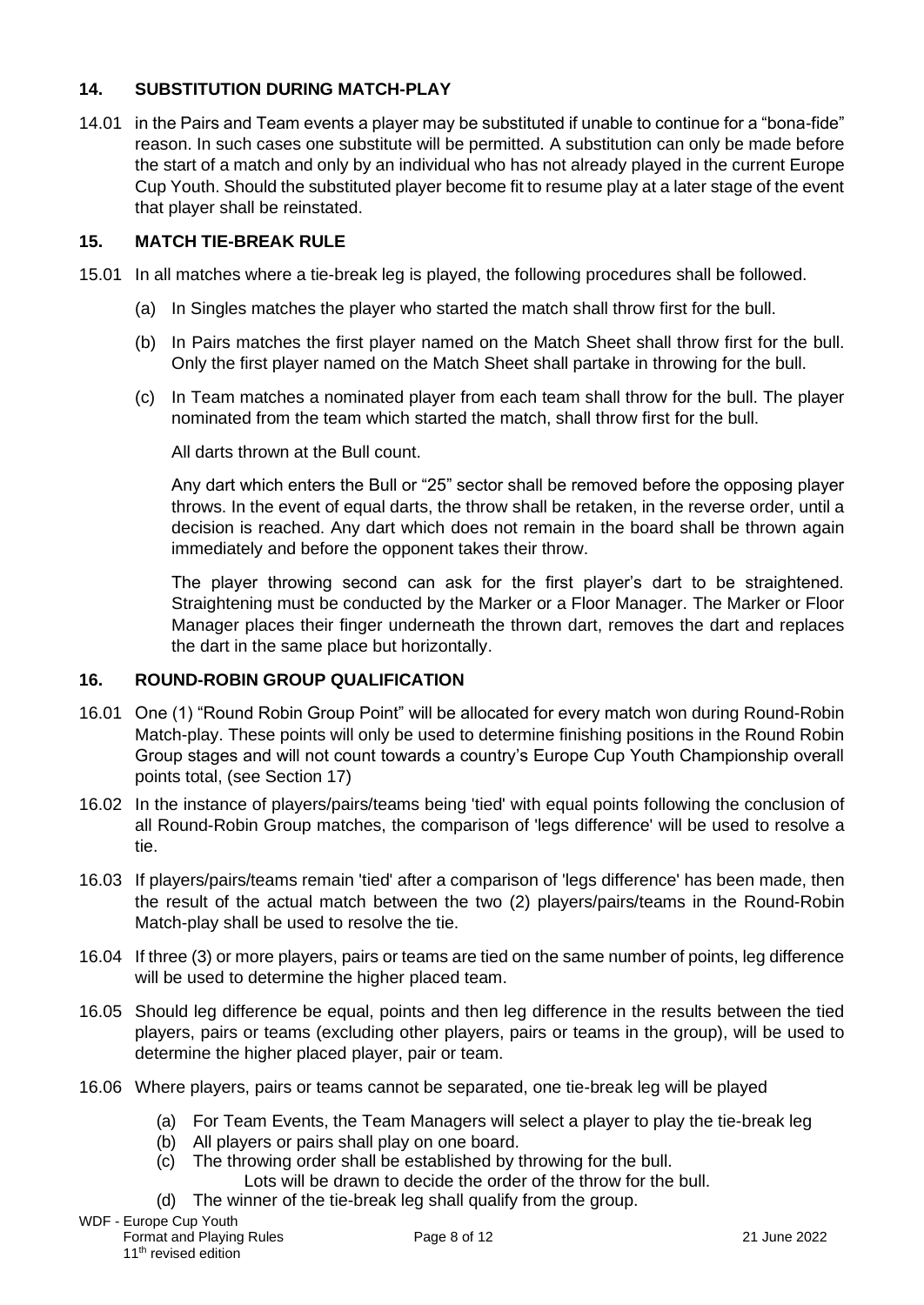- 16.07 Where two qualifiers are required, the leg continues with the remaining players until a second player has finished their leg
- 16.08 The number of Players, Pairs or Teams qualifying from Round Robin groups shall be as follows:

#### **Two Groups:**

The best four Players/Pairs/Teams in each group shall be entered into the Quarter-Final Knockout Bracket as follows:

- 1: Winner Group 1
- 2: Fourth Group 2
- 5: Second Group 1 6: Third Group 2
- 
- 3: Second Group 2 4: Third Group 1
- 7: Winner Group 2
- 8: Fourth Group 1

#### **Four Groups:**

The best two Players/Pairs/Teams in each group shall be entered into the Quarter-Final Bracket as follows:

- 1: Winner Group 1
- 2: Second Group 4
- 3: Winner Group 2
- 4: Second Group 3
- 5: Winner Group 3
- 6: Second Group 2
	- 7: Winner Group 4
	- 8: Second Group 1

#### **Eight Groups:**

The best two Players/Pairs/Teams in each group shall be entered into the Last 16 bracket as follows:

- 1: Winner Group 1
- 2: Second Group 7
- 3: Winner Group 2
- 4: Second Group 8
- 5: Winner Group 3 6: Second Group 5
- 
- 7: Winner Group 4 8: Second Group 6
- 9: Winner Group 5
- 10: Second Group 3
- 11: Winner Group 6
- 12: Second Group 4
- 13: Winner Group 7
- 14: Second Group 1
- 15: Winner Group 8
- 16: Second Group 2

#### **Sixteen Groups:**

The best two Players/Pairs/Teams in each group shall be entered into the Last 32 bracket as follows:

- 1: Winner Group 1
- 2: Second Group 14
- 3: Winner Group 2
- 4: Second Group 11
- 5: Winner Group 3
- 6: Second Group 10
- 7: Winner Group 4
- 8: Second Group 13
- 9: Winner Group 5
- 10: Second Group 9
- 11: Winner Group 6
- 12: Second Group 15
- 13: Winner Group 7
- 14: Second Group 12
- 15: Winner Group 8
- 16: Second Group 16
- 17: Winner Group 9
- 18: Second Group 4
- 19: Winner Group 10
- 20: Second Group 2
- 21: Winner Group 11
- 
- 23: Winner Group 12
- 
- 
- 
- 
- 
- 
- 
- 
- 32: Second Group 6
- 
- 
- 
- 
- 
- 22: Second Group 5
	-
	- 24: Second Group 8
	- 25: Winner Group 13
	- 26: Second Group 7
	- 27: Winner Group 14
- 28: Second Group 3
- 29: Winner Group 15
- 30: Second Group 1
- 31: Winner Group 16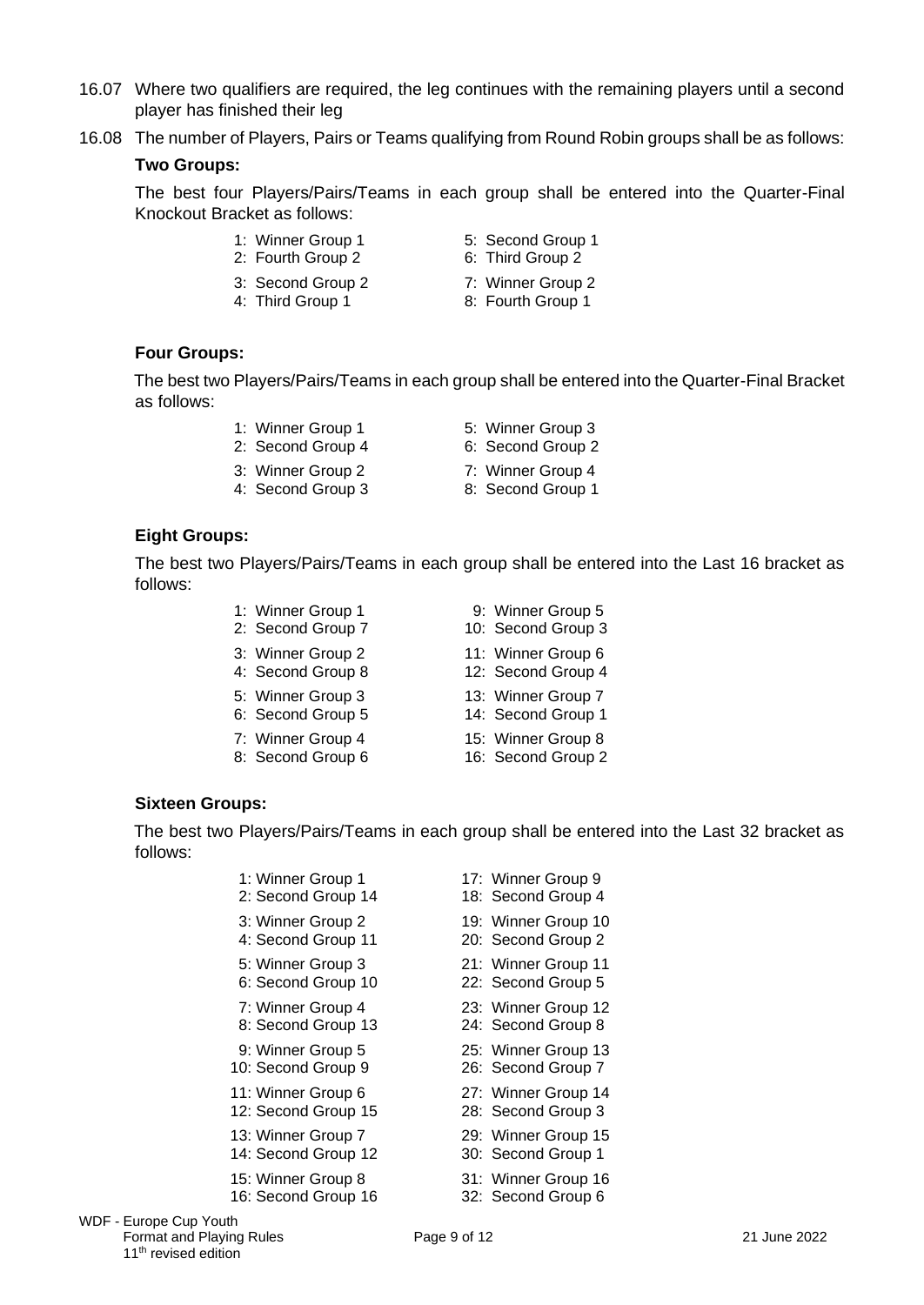#### **17. CHAMPIONSHIP POINTS ALLOCATION**

Countries can earn points that go towards the overall Europe Cup Youth Championship in two ways:

#### 17.01 **Round Robin Group Points**

Points shall be awarded based on the final position in the Round Robin Group Table

- (a) When Groups consist of three (3) or three (3) and four (4) Players, Pairs or Teams: Winner – 5 points Runner Up – 3 points Third and fourth – 1 point
- (b) When Groups consist of four (4) or four (4) and five (5) Players, Pairs or Teams: Winner – 7 points Runner Up – 5 points Third  $-3$  points Fourth and fifth – 1 point
- (c) When Groups consist of five (5) or five (5) and six (6) Players, Pairs or Teams: Winner – 9 points Runner Up – 7 points Third  $-5$  points Fourth – 3 points Fifth and sixth – 1 point

#### 17.02 **Knockout Stage Points**

Knockout Stage points will only be awarded to teams reaching the Knockout stages of events

Points will be allocated to countries as follows based on the finishing position of players, pairs and teams in events:

| <b>Placing</b>        |      | <b>Boys' Europe Cup Youth</b> | <b>Girls' Europe Cup</b><br>Youth |       |  |
|-----------------------|------|-------------------------------|-----------------------------------|-------|--|
|                       | Team | <b>Pairs</b>                  | Singles                           | Pairs |  |
| Winner                |      |                               |                                   |       |  |
| <b>Runner Up</b>      |      |                               |                                   |       |  |
| Joint 3rd             |      |                               |                                   |       |  |
| Joint 5th             |      |                               |                                   |       |  |
| Joint 9 <sup>th</sup> |      |                               |                                   |       |  |
| Joint 17th            |      |                               |                                   |       |  |
| Joint 33rd            |      |                               |                                   |       |  |

- 17.03 The Country achieving the highest aggregate number of points from the two events in the Girls' Europe Cup Youth shall be declared the **Girls' Europe Cup Youth Champions.**
- 17.04 The Country achieving the highest aggregate number of points from the three events in the Boys' Europe Cup Youth shall be declared the **Boys' Europe Cup Youth Champions**.
- 17.05 In the event of a tie for first place all four Boys or both Girls from each country will play as a team in one (1) tie-break leg of 1,001 against all other teams involved in the tie-break to determine the WDF Europe Cup Youth champions.
	- (a) All countries will play on one board
	- (b) The throwing order shall be established by a throw for the bull Lots will be drawn to decide the order of the throw for the bull Only the first player named in each team shall throw for the bull

In the event of a tie for second or third place, those countries shall be declared Joint WDF Europe Cup Youth Runners Up or Third Placed countries.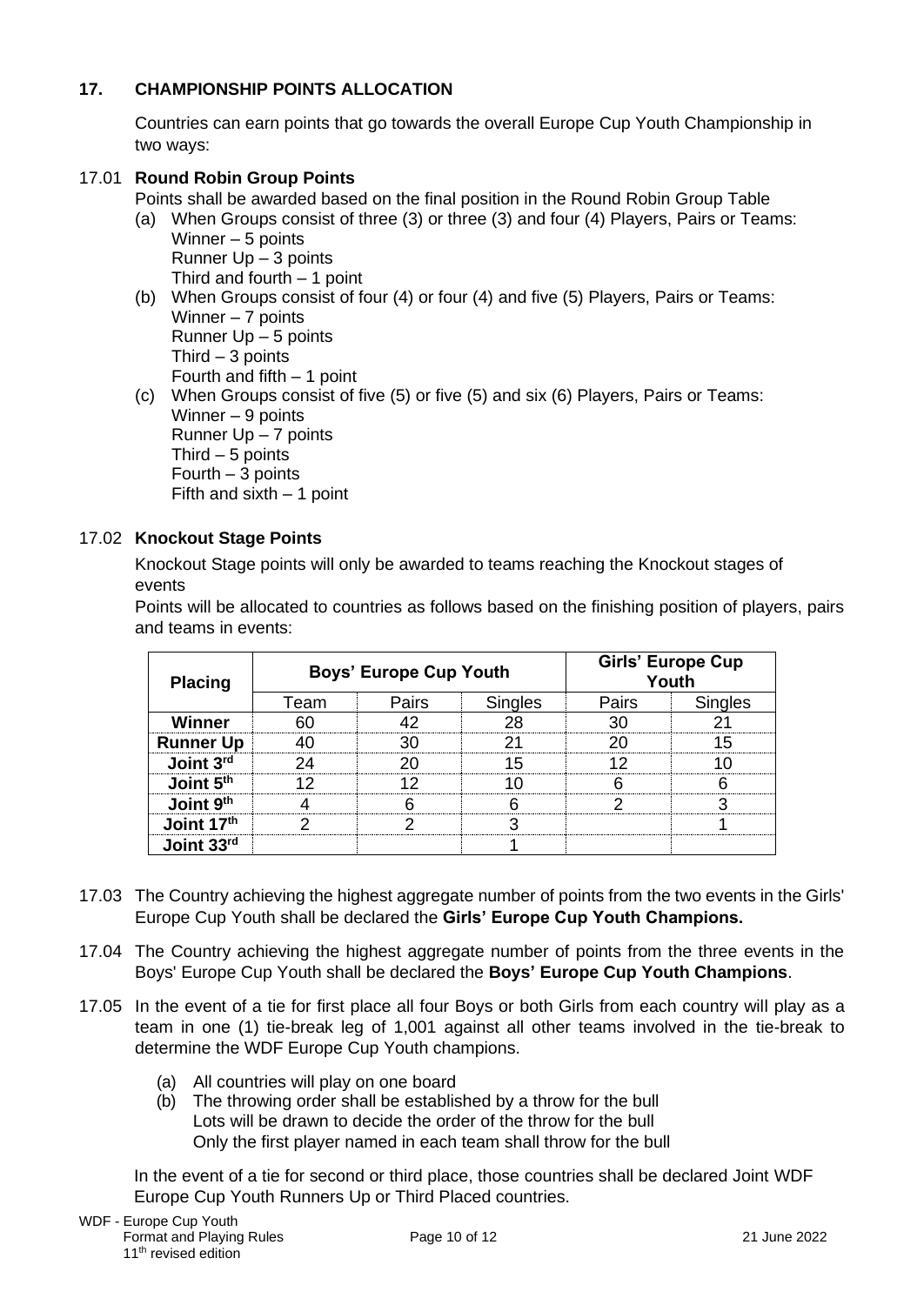#### **18. ADVERTISING**

#### 18.01 See [WDF Playing and Tournament Rules Clause 17.](https://www.dartswdf.com/rules/)

#### **19. PLAYING ATTIRE**

- 19.01 All players representing their country shall wear the approved playing attire or uniform of their country at the opening ceremony, during the tournament itself (until eliminated from all events), and at the closing and awards ceremony.
- 19.02 Team players must be uniformly attired, i.e. all team shirts, blouses, dresses, skirts or trousers and footwear shall be in uniform colours and styles for that team.
- 19.03 Enclosed footwear must be worn at all times during match-play, award presentations, and all official ceremonies relating to the event. They shall be of a colour and style in keeping with the approved playing attire. Flashing devices and luminescent strips are not permitted.
- 19.04 Trainers and jogging shoes are not permitted.
- 19.05 The playing attire of countries can bear four (4) pieces of advertising material, slogans, or logos relating to a marketable product or concern. Alcohol, tobacco and gambling advertising is NOT permitted in youth events. If a country wishes to use more, they should get the approval of the organisers and the WDF.

Acceptable dimensions are:

- a) 6 x 1 inches, (15.24 x 2.54cm)
- b) 2.45 x 2.45 inches, (6.22 x 6.22cm)
- c) 4.55 x 1.33 inches, (11.55 x 3.38cm)
- d) 3 x 2 inches, (7.62 x 5.08cm)

Patches must be placed as follows:

- a) Upper right chest
- b) Lower right chest
- c) Upper left chest
- d) Lower left chest
- 19.06 The Playing Attire of all participating Players' and Teams shall be subject to WDF approval. Any unacceptable Playing Attire must be changed before that player/team can participate in any introductions, match-play, interviews, or presentations.
- 19.07 Any player/team refusing to meet with WDF approval may be refused participation.
- 19.08 Players are not permitted to wear any article of clothing over their approved Playing Attire during match-play.
- 19.09 Players are permitted to wear sweatbands on their wrists.
- 19.10 No headgear shall be worn without the prior permission of the Organisers. Exceptions may be allowed for medical or religious reasons.
- 19.11 No earphones/headsets shall be worn during match-play at any time without the prior permission of the organisers. An exception could be allowed for the need to use a hearing aid.

#### **20. TEAM MANAGERS MEETINGS**

20.01 Prior to the commencement of the WDF Europe Cup Youth the host country will hold a meeting with all Team Managers to ensure that all items requiring their co-operation during the running of the tournament are clearly understood by everyone involved.